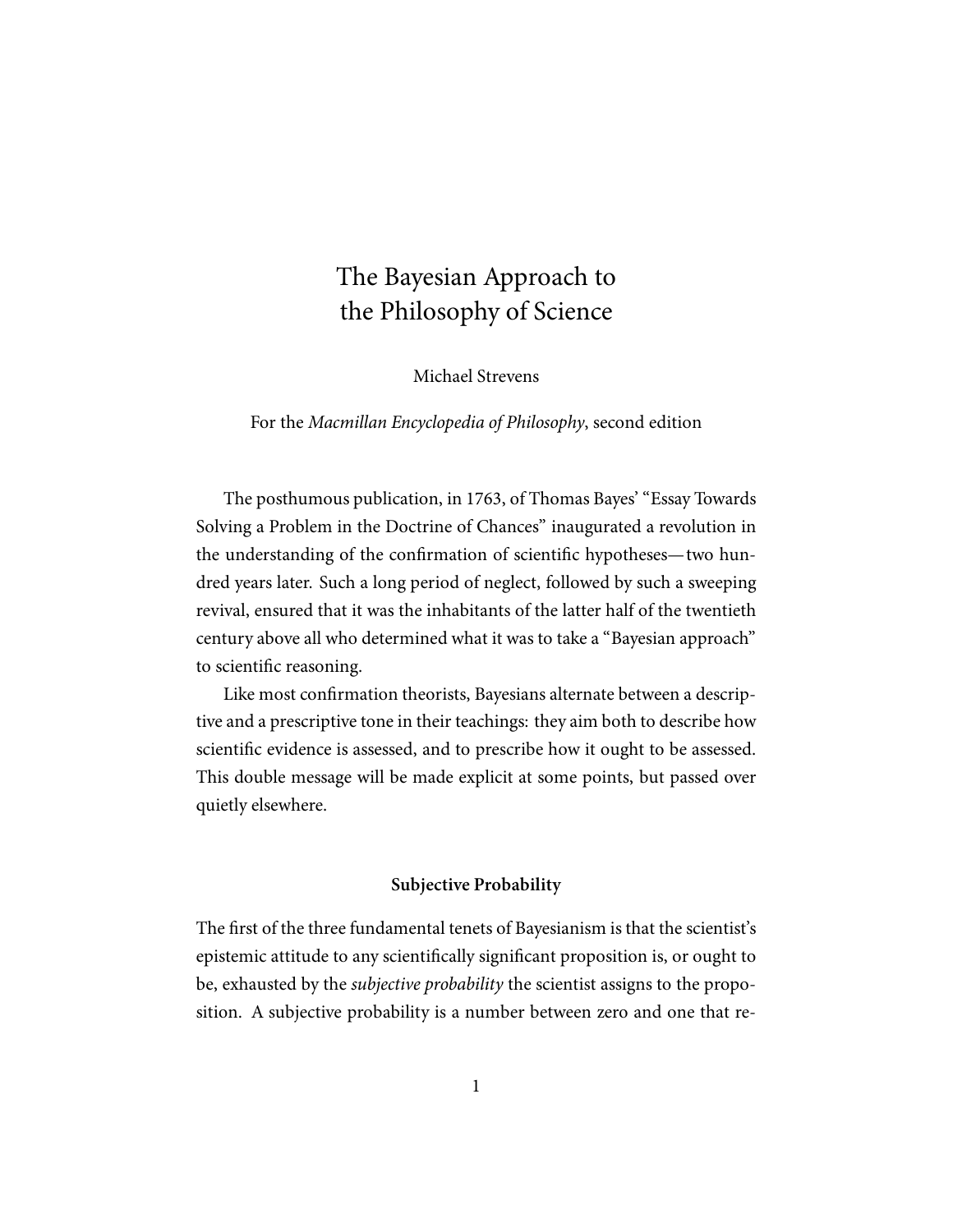flects in some sense the scientist's confidence that the proposition is true. (Subjective probabilities are sometimes called degrees of belief or credences.)

A scientist's subjective probability for a proposition is, then, more a psychological fact about the scientist than an observer-independent fact about the proposition. Very roughly, it is not a matter of how likely the truth of the proposition actually is, but about how likely the scientist thinks it to be. Thus subjective—though with hindsight, psychological might have been a better term.

Unlike every other approach to confirmation theory, Bayesianism has no use for the notion of theory acceptance: there is no amount of evidence sufficient to induce a qualitative shift in a Bayesian's epistemic attitude from not accepting to accepting a theory. Learning from the evidence is always a matter of a quantitative adjustment, of changing your subjective probability for a hypothesis to reflect the latest evidence. At any time, the most favored theories are simply those with the highest subjective probabilities.

To found its first tenet, Bayesianism must establish that it is plausible to suppose, or reasonable to require, that scientists have a subjective probability for every proposition that figures in their inquiry. [Ramsey](#page-18-0) [\(1931\)](#page-18-0) proposed that to have a subjective probability for a proposition is to have a certain complex disposition to act, a disposition that can be measured at least tolerably well in many cases by assessing betting behavior, as follows. The higher your subjective probability for a proposition, the lower the odds, all other things being equal, you will be prepared to accept in betting on the truth of that proposition. To be precise, given a subjective probability  $p$  for the proposition, you will accept odds of up to  $p:(1-p)$  on its truth—you will avoid just those bets, in other words, where you have to pay in more than  $p$  for every dollar you stand to win, so that, for example, if your subjective probability for the proposition is 0.3 then you will pay no more than \$3 to play a game in which you win \$10 just in case the proposition is true. Ramsey thought it very likely that we have appropriately stable behavioral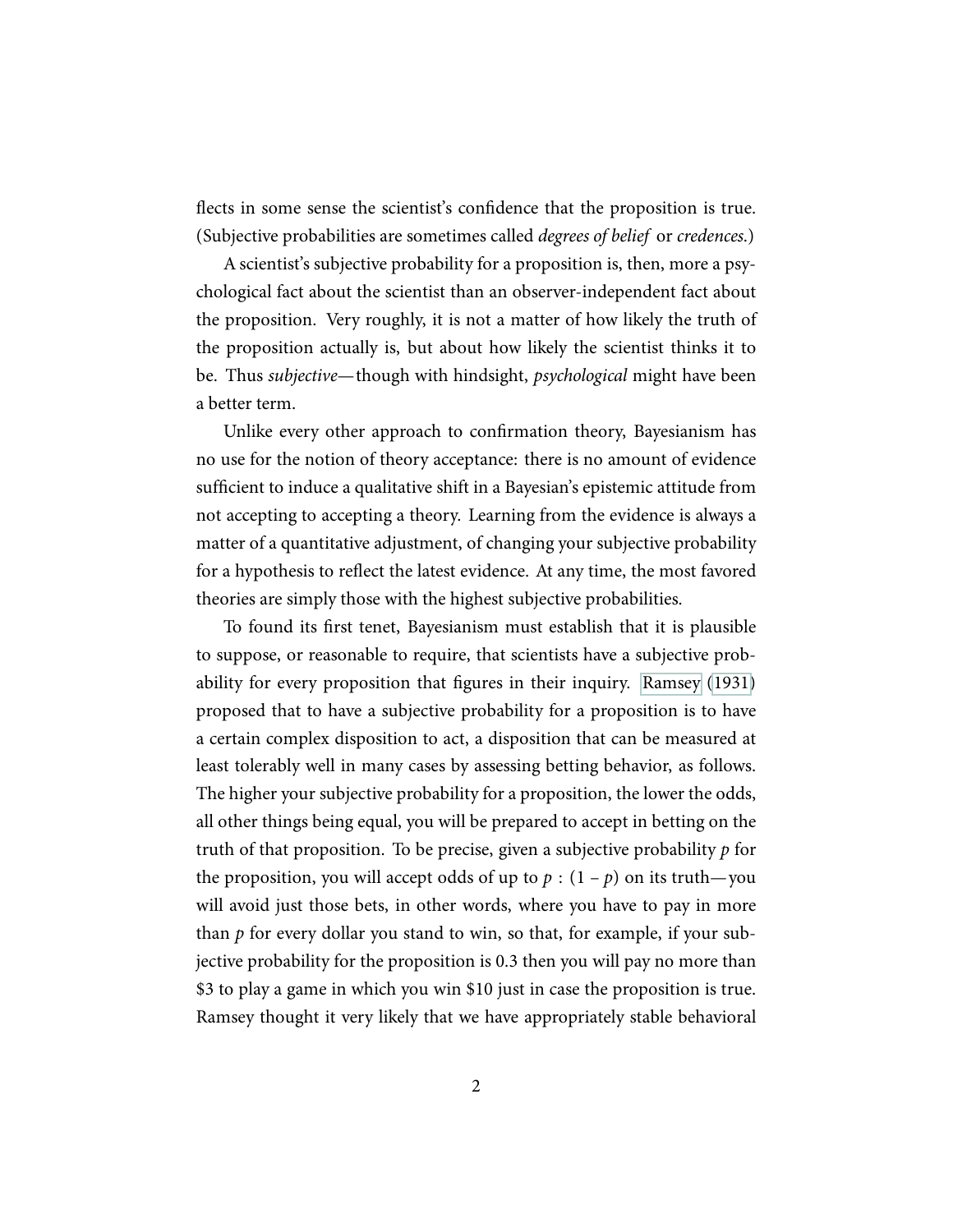dispositions of this sort, accessible to measurement using the betting test, with respect to just about any proposition we understand, and so that we have subjective probabilities for all these propositions.

The Bayesian's principal tool is mathematical argument, and the mathematics in question is the probability calculus—the standard mathematics of probability—to which all subjective probabilities are assumed to conform. Conformance to the axioms is Bayesianism's second fundamental tenet.

Here the Bayesian argument tends to take a prescriptive turn. Having established that scientists have, as a matter of psychological fact, subjective probabilities for all propositions that matter, the next step is to show that scientists ought to—whether they do or not—arrange their probabilities so as to satisfy the axioms of the probability calculus.

Typically this is done by way of a Dutch Book argument, an argument that shows that, if you do not adhere to the calculus, there is a certain set of bets on the truth of various propositions that you are committed in principle to accepting, but that will lead to a certain loss however things turn out.

Objections to the Dutch Book argument typically turn on the vagueness of the idea that you are "committed in principle" to accepting the bets in question; replies to these objections attempt to make the nature of the commitment more precise without leavening its evident undesirability.

For more on Ramsey's subjectivism, the axioms of probability, and the Dutch book argument, see the entry on Probability and Chance.

### **Bayesian Conditionalization**

The third of Bayesianism's three fundamental tenets is Bayes' conditionalization rule, which instructs you on how to update your subjective probabilities as the evidence arrives.

There are four steps to Bayes' rule. The first step is to define prior and posterior subjective probability. These notions are relative to your receipt of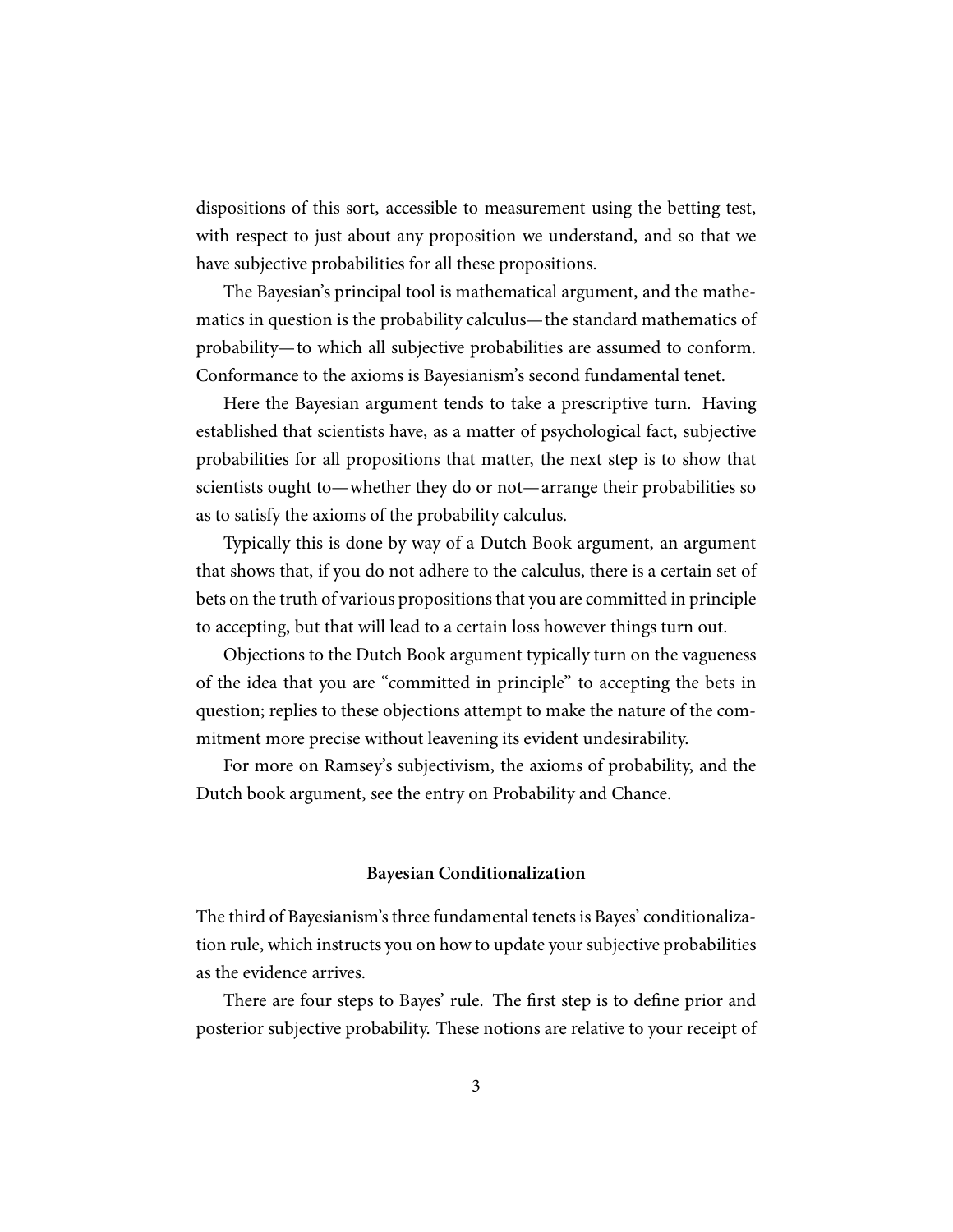a piece of evidence: your prior probability for a hypothesis is your subjective probability for the hypothesis immediately before the evidence comes in; your posterior probability for the hypothesis is your subjective probability immediately after the evidence (and nothing else) comes in. Bayes' rule gives you a formula for calculating your posterior probabilities for every hypothesis given your prior probabilities and the nature of the evidence. In so doing, it offers itself as the complete story as to how to take evidence into account. In what follows, prior subjective probabilities are written as  $C(\cdot)$ , and posterior subjective probabilities as  $C^+(\cdot)$ .

The second step towards Bayes' rule is the introduction of the notion of conditional probability, a standard notion in probability mathematics. An example of a conditional probability is the probability of obtaining a four on a die roll, given that an even number is obtained. This probability is 1/3, since there are three equally probable ways for a die roll to be even, one of which is a four. Formally, the probability of a proposition h conditional on another proposition g is written  $C(h|g)$ ; it is usually defined to be  $C(hg)/C(g)$ . (Alternatively, conditional probability may be taken as a primitive, as explained in the entry on Probability and Chance.)

The third step is to make the following simple posit about conditionalization: when you receive a piece of evidence e, you should update your probability for any given hypothesis  $h$  so that it is equal to your prior probability for  $h$  given  $e$ . That is, on learning that  $e$  is true, you should set your posterior probability  $C^+(h)$  equal to your prior probability  $C(h|e)$ . This is Bayes' rule in its simplest form, but one further step will produce a more familiar, and revealing, version of the rule.

The fourth and final step is to notice a simple mathematical consequence of the definition of conditional probability, confusingly called Bayes' theorem (confusing because Bayes' theorem and Bayes' rule are two very different propositions). According to Bayes' theorem,

$$
C(h|e) = \frac{C(e|h)}{C(e)}C(h).
$$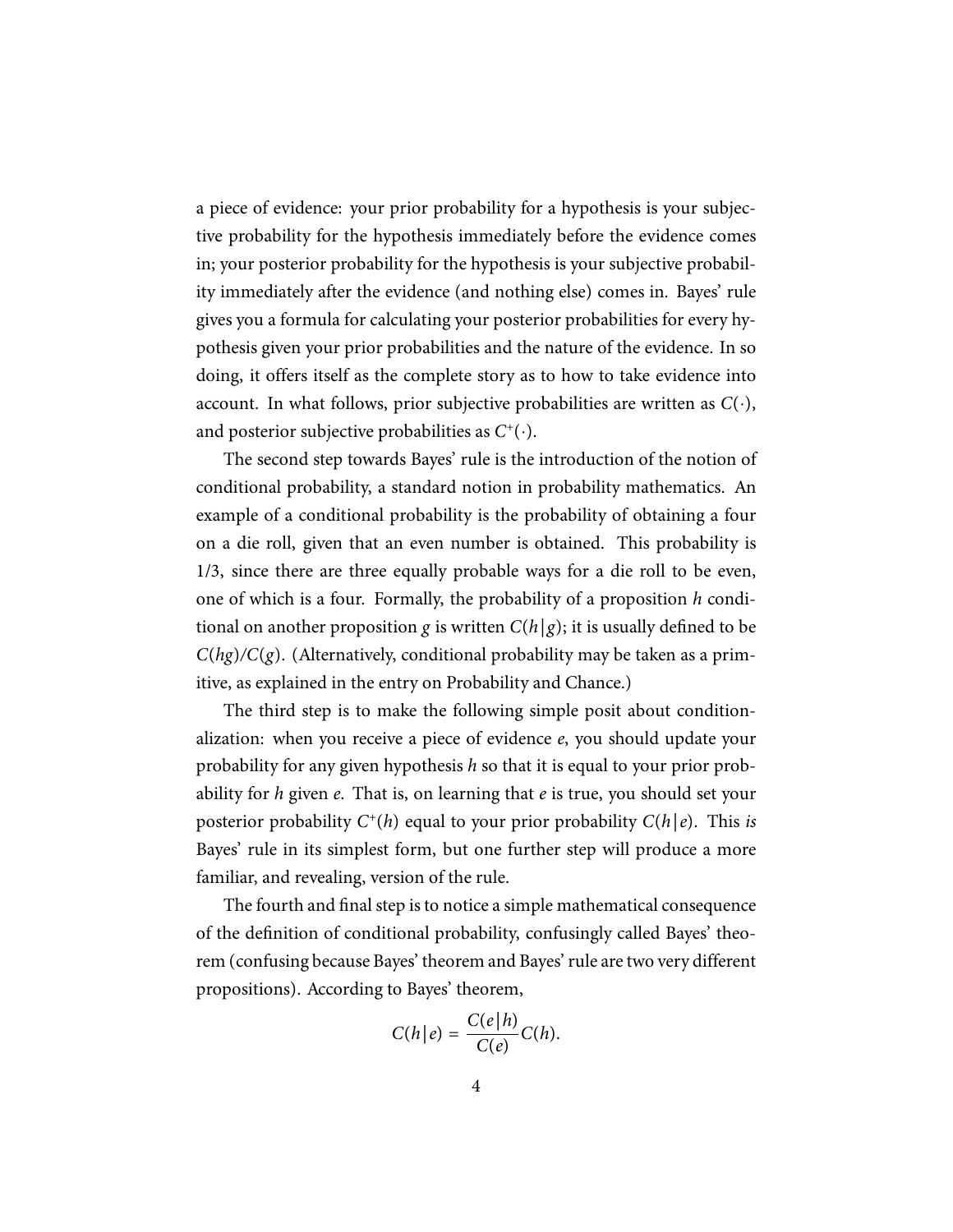Combine Bayes' theorem and the simple form of Bayes' rule and you obtain the more familiar version of Bayes' rule:

$$
C^+(h) = \frac{C(e|h)}{C(e)}C(h).
$$

The effect of the application of Bayes' rule, then—or as philosophers usually say, the effect of Bayesian conditionalization—is, on receipt of e, to multiply the old probability for h by the factor  $C(e|h)/C(e)$ . Call this factor the Bayesian multiplier.

What justification can be offered for Bayesian conditionalization? Since the notion of conditional probability is introduced by definition, and Bayes' theorem is a simple consequence of the definition, this amounts to the question why you ought, on learning e, to set your posterior probability for a hypothesis h equal to the prior probability  $C(h|e)$ .

Various arguments for conditionalizing in this way exist in the literature, often based on Dutch book considerations that invoke the notion of a conditional bet. The consensus is that none is entirely convincing. It is important to note that mathematics alone cannot settle the question: the probability calculus relates only different probabilities that are part of the same overall distribution, whereas Bayes' rule relates probabilities from two quite different distributions, the prior and posterior distributions.

Two further remarks on Bayesian conditionalization. First, Bayes' rule assumes that the subjective probability of the evidence *e* goes to one when it is acquired, therefore that when evidence arrives, its content is exhausted by a proposition that comes to be known for sure. A natural extension of the rule, called Jeffrey conditionalization, relaxes this assumption [\(Jeffrey 1983\)](#page-18-1).

Second, you may wonder whether background knowledge must be taken into account when conditionalizing. In fact, it is automatically taken into account: background knowledge has subjective probability one, and for any proposition k with probability one,  $C(h|k) = C(h)$ ; thus, your subjective probability distribution always has your background knowledge in every re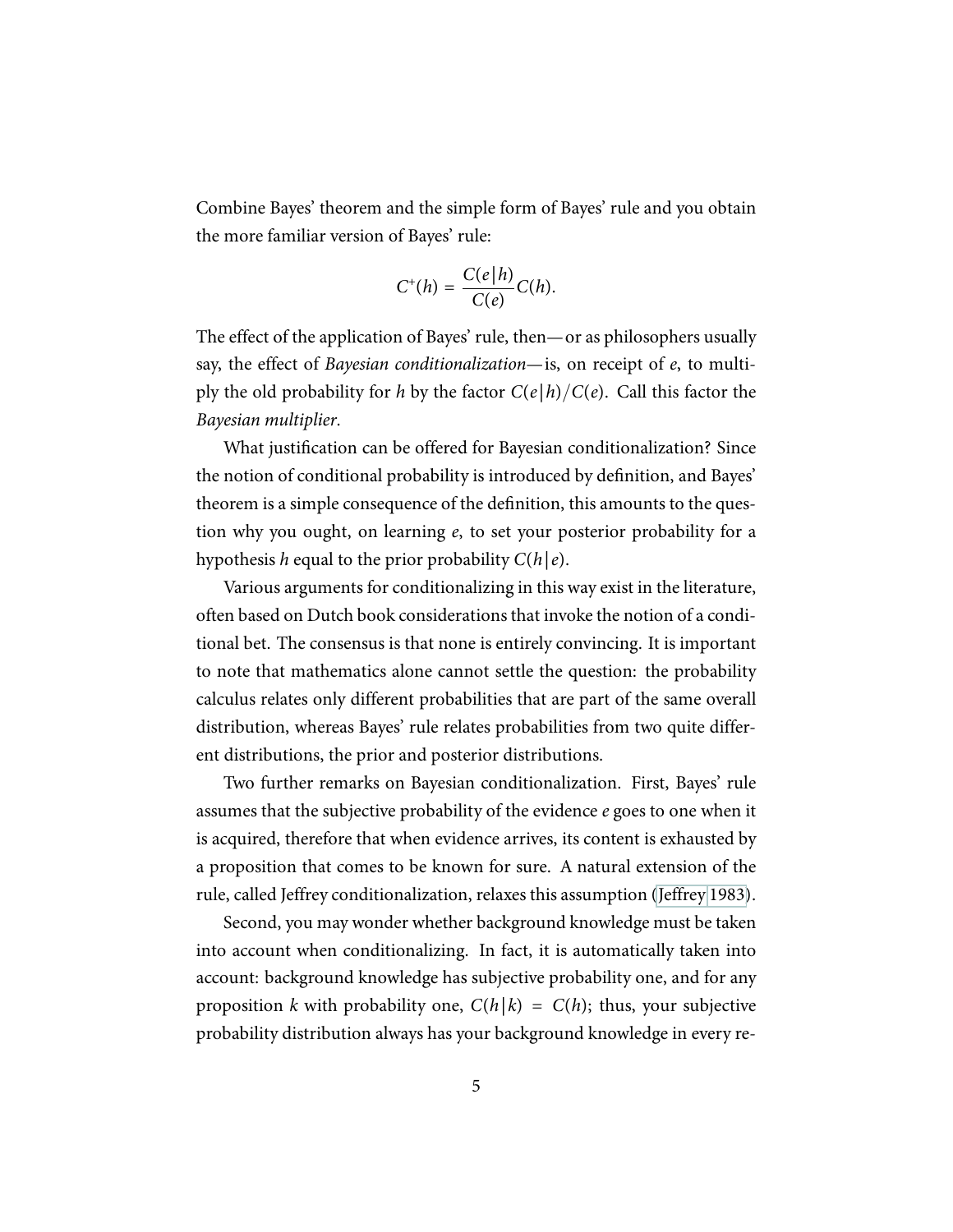spect "built in".

Now to discuss the implications of Bayesianism for confirmation. (Further implications will be considered in the next section.)

The impact of evidence  $e$  on a hypothesis  $h$  is determined, recall, by the Bayesian multiplier,  $C(e|h)/C(e)$ , which when multiplied by the prior for h yields its posterior. You do not need any great mathematical expertise to see that, when  $C(e|h)$  is greater than  $C(e)$ , the probability of h will increase on receipt of e, while when it is  $C(e)$  that is greater, the probability of h will decrease.

When the receipt of  $e$  causes the probability of  $h$  to increase,  $e$  is said to *confirm h*. When it causes the probability of  $h$  to decrease, it is said to *disconfirm h*. This may look like a definition, but it is in fact a substantive philosophical thesis: the Bayesian claims that the preexisting notions of confirmation and disconfirmation can be given a satisfactory Bayesian analysis. (Or at least, the Bayesian usually makes this claim: they also have the option of interpreting their definition as a piece of revisionism, not intended to capture our actual notion of confirmation but to replace it with something better.)

Two remarks. First, to say that a hypothesis is confirmed is only to say that its probability has received some kind of upward bump. The bump may be very small, and the resulting posterior probability, though higher than the prior, may be almost as small. The term *confirmed* has, in philosophical usage, a very different sense from a term such as *verified*.

Second, since whether or not a piece of evidence confirms a hypothesis depends on a subjective probability distribution, confirmation is in the first instance a relative matter. More on this in The Subjectivity of Bayesian Confirmation below.

One further definition: the quantity  $C(e|h)$  is called a *likelihood*, specifically the likelihood of h on e (not to be confused with the probability of h given  $e$ , though there is a close relationship between the two, spelled out by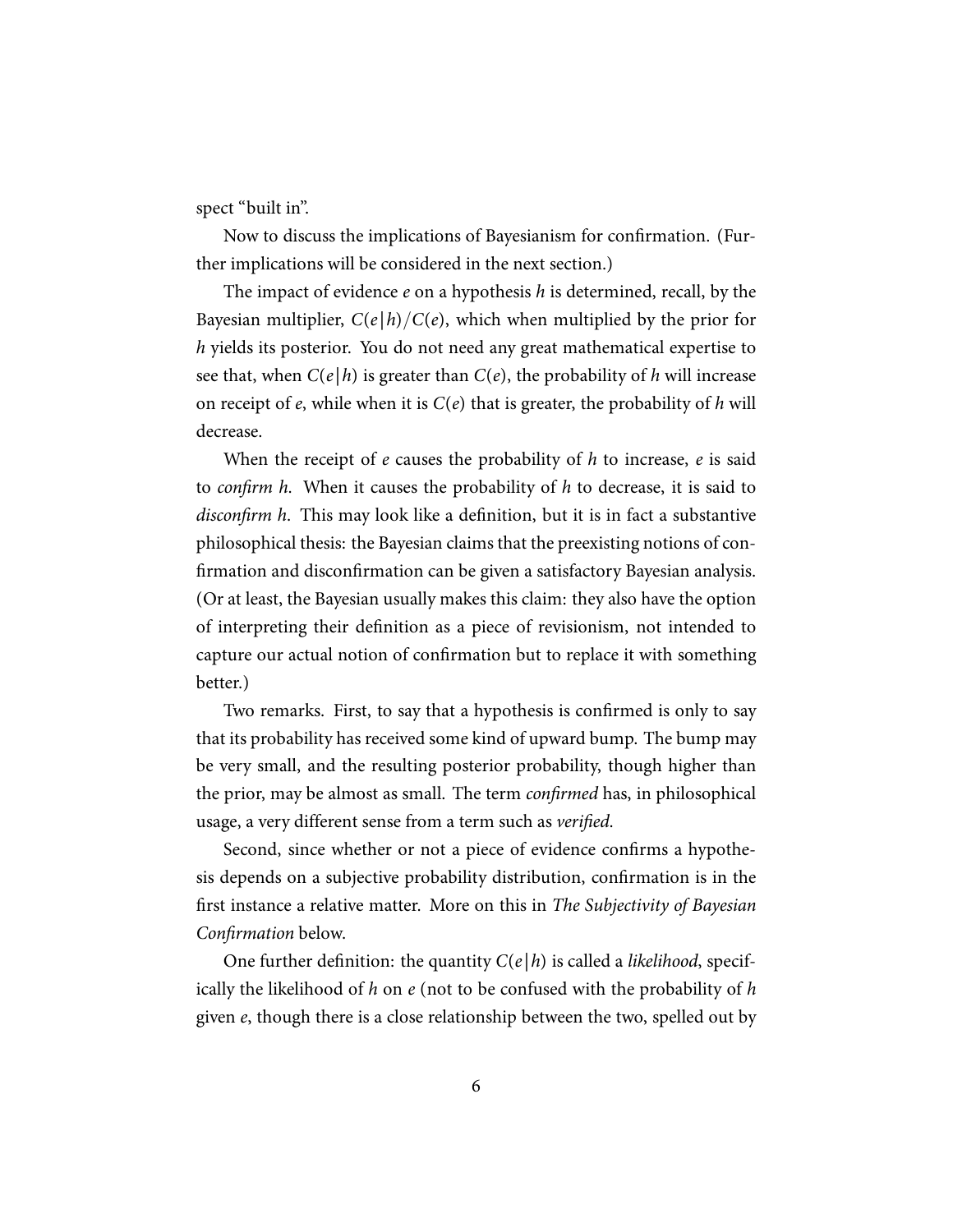Bayes' theorem).

The significance of the Bayesian multiplier can now be stated in natural language: a piece of evidence confirms a hypothesis relative to a particular subjective probability distribution just in case the likelihood of the hypothesis on the evidence is greater than the subjective probability for the evidence.

Consider a special case, that in which a hypothesis  $h$  entails the evidence e. By a theorem of the probability calculus the likelihood of  $h$  on  $e$ , that is,  $C(e|h)$ , is in any such case equal to one. Suppose that e is observed to be true. Assuming that  $C(e)$  is less than one (which will be true unless all viable hypotheses predict  $e$ ), then the likelihood will be greater than  $C(e)$ , and so h will be confirmed. Ignoring the parenthetical qualification, a hypothesis is always confirmed by its predictions. Further, the more surprising the prediction, in a sense—the lower the prior probability of  $e$ —the more h will be confirmed if e is in fact observed.

The significance of this observation is limited in two ways. First, some hypotheses predict evidence only with a certain probability less than one. Second, hypotheses tend to make observable predictions only in conjunction with other, "auxiliary" hypotheses. The Bayesian response will be considered in the next section.

#### **The Bayesian Machine**

Suppose you want to know whether a certain coin is fair, that is, biased neither towards heads nor tails. You toss the coin ten times, obtaining exactly five heads and five tails. How to conditionalize on this evidence? You will need three subjective probabilities: the prior probability for the hypothesis h that the coin is fair, the prior probability for the evidence  $e$ , and the likelihood of h on e. A good Bayesian is committed to adopting definite values for these subjective probabilities one way or another. If necessary, they will be set "by hand", that is, by some sort of reflective process that is constrained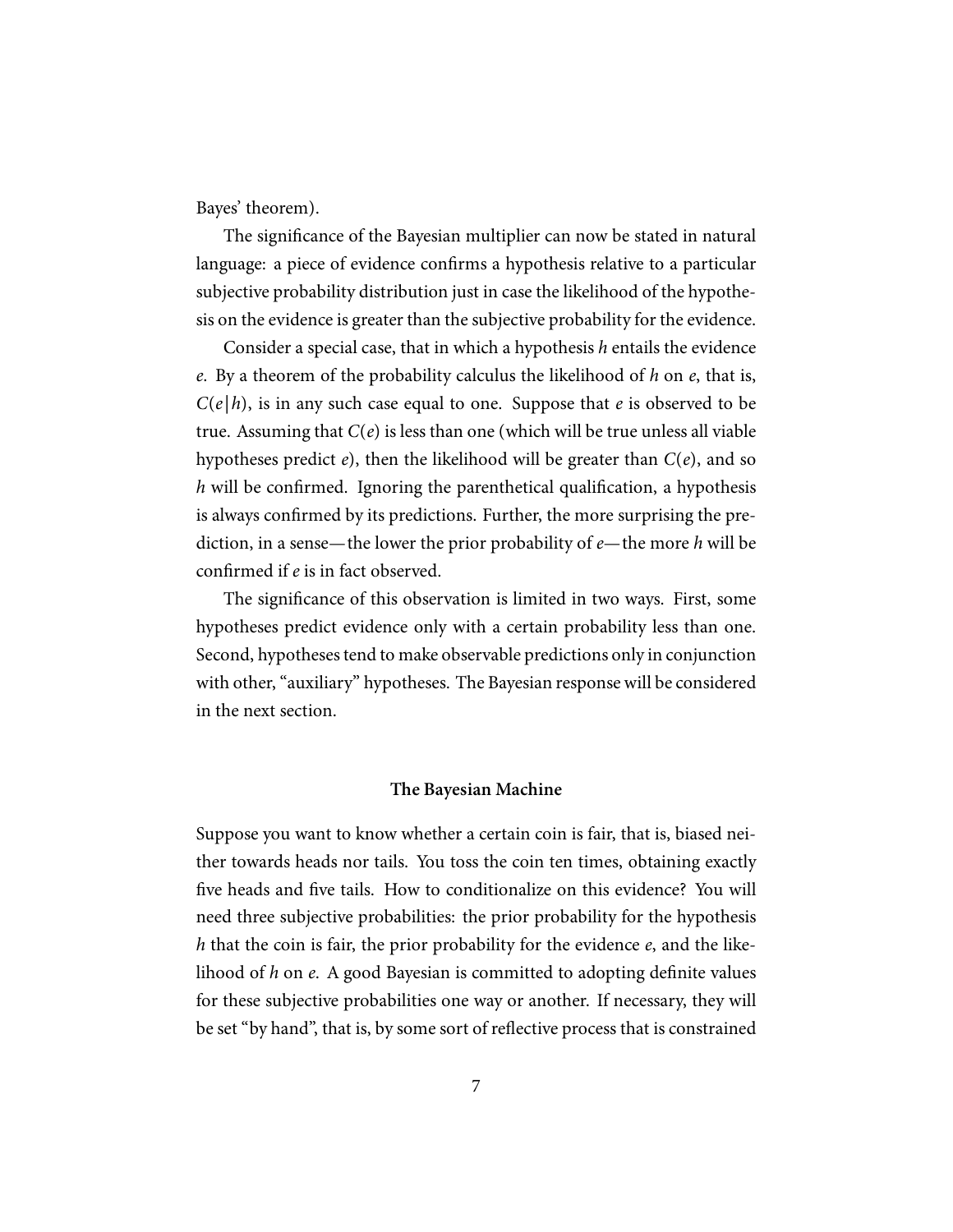only by the axioms of the probability calculus. But a great part of the appeal of Bayesianism is that the vast majority of subjective probabilities can be set "mechanically", that is, that they will have their values fully determined once a few special probabilities are set by hand. In the case of the coin, once the prior probability for h and its rivals is set by hand, a little philosophy and mathematics of probability will take care of everything else, mechanically fixing the likelihood and the probability for the evidence.

Begin with the likelihood, the probability of getting exactly five heads in ten tosses given that the coin is fair. Since the fairness of the coin entails (suppose) both a physical probability for heads of 0.5 and the independence of the tosses, the hypothesis that the coin is fair assigns a definite physical probability to your observed outcome of five heads—a probability of about 0.25, as it happens. Intuitively, it seems right to take this as the likelihood to set your subjective probability  $C(e|h)$ , that is, equal to the physical probability that  $h$  assigns to  $e$ . In its sophisticated form, this intuition is what is sometimes known as Miller's Principle or the Principal Principle; call it the Probability Coordination Principle or pcp for short (see the entry on Probability and Chance). Bayesians normally take pcp on board, thus relieving you of the effort of setting a value by hand for the likelihood in a case such as this.

Now consider the probability of the evidence. A theorem of the probability calculus, the total probability theorem, looks (in one of its forms) like this:

$$
C(e) = C(e|h_1)C(h_1) + C(e|h_2)C(h_2) + \cdots
$$

where the hypotheses  $h_1, h_2, \ldots$  form a mutually exclusive, exhaustive set, in the sense that one and only one of them must be true. In many cases, the set of hypotheses among which you are trying, with the help of e, to decide form such a set (though see below). Thus, if you have set values for the likelihoods  $C(e|h_i)$  and prior probabilities  $C(h_i)$  for all your rival hypotheses, the probability calculus gives you a unique correct subjective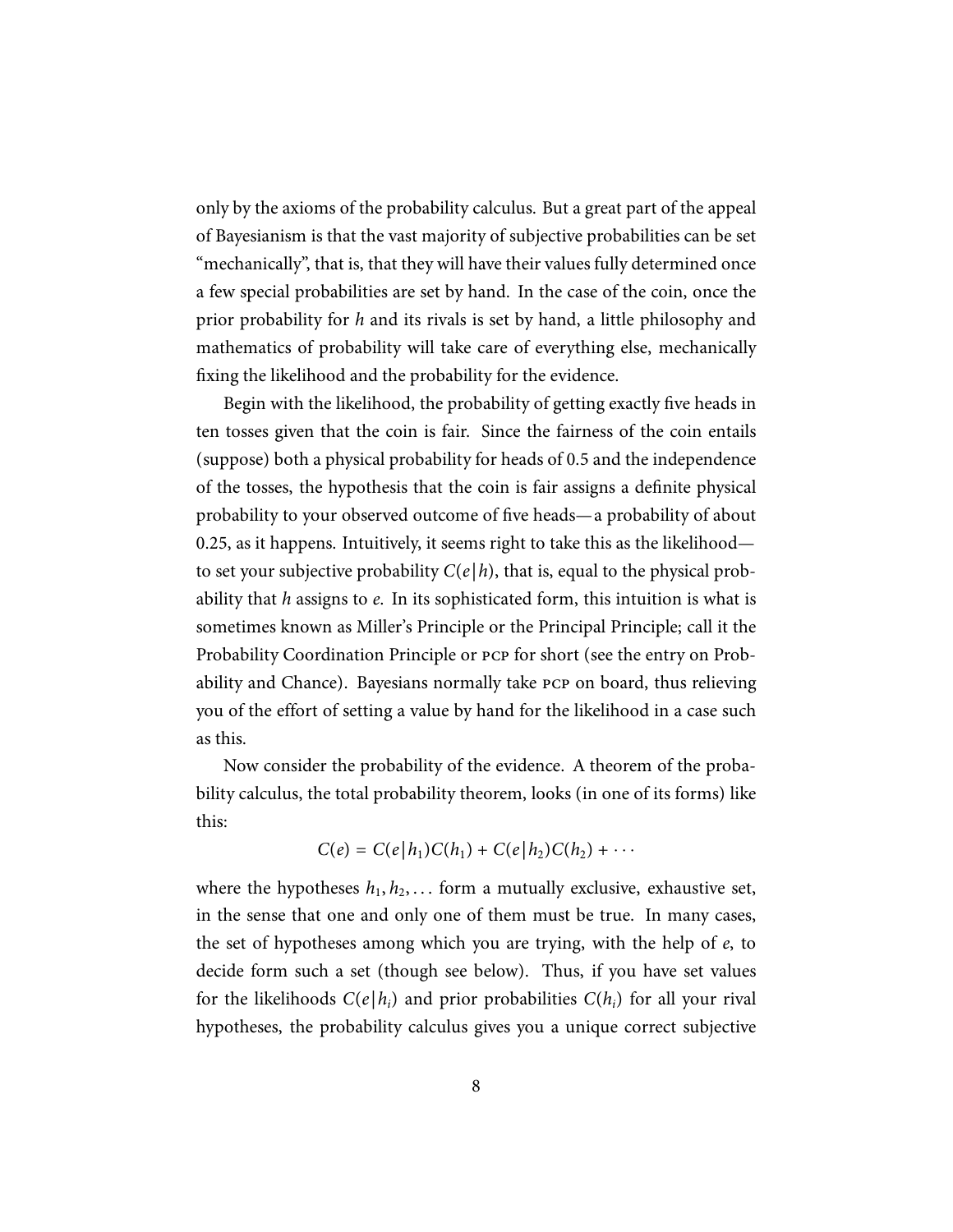probability to assign to e.

To sum up: if your rival hypotheses assign definite physical probabilities to the evidence e and form a mutually exclusive, exhaustive set, then by an independent principle of rationality, pcp, and a theorem of the probability calculus, total probability, the Bayesian multipliers for all of the hypotheses are completely determined once their prior probabilities are fixed.

As a consequence, you need only assign subjective probabilities by hand to a relatively small set of propositions, and only once in your life: at the very beginning, before any evidence comes in, you will assign subjective probabilities to every possible scientific hypothesis. These assignments made, everything you need for Bayesian conditionalization is decided for you by pcp and the probability axioms. In this sense, Bayesian confirmation runs like a well-conditioned machine: you flip the *on* switch, by assigning initial prior probabilities to the different hypotheses that interest you, and then sit back and enjoy the evidential ride. (Conditionalization is also machine-like without PCP and total probability, but in that case flipping the *on* switch involves assigning values to  $C(e|h_i)$  and  $C(e)$  for every possible piece of evidence e.)

There are two obstacles to the smooth functioning of the Bayesian machine. First, it may be that some or all of the rival hypotheses do not, on their own, assign a determinate physical probability to the evidence. In such cases, the likelihood must either be fixed by hand, without the help of pcp, or (more usually in the quantitative sciences) by supplementing the hypothesis with an auxiliary hypothesis in conjunction with which it does fix a physical probability for the evidence. In the latter case, pcp can be applied but complications arise when, as is typical, the truth of the auxiliary hypothesis is itself not known for sure. The conjunction of original and auxiliary hypothesis may be confirmed or disconfirmed mechanically, but the implication for the original hypothesis on its own—whether it is confirmed, and if so by how much—will continue to depend on handcrafted likelihoods such as  $C(e|h)$ . This is the Bayesian's version of confirmation theory's Quine-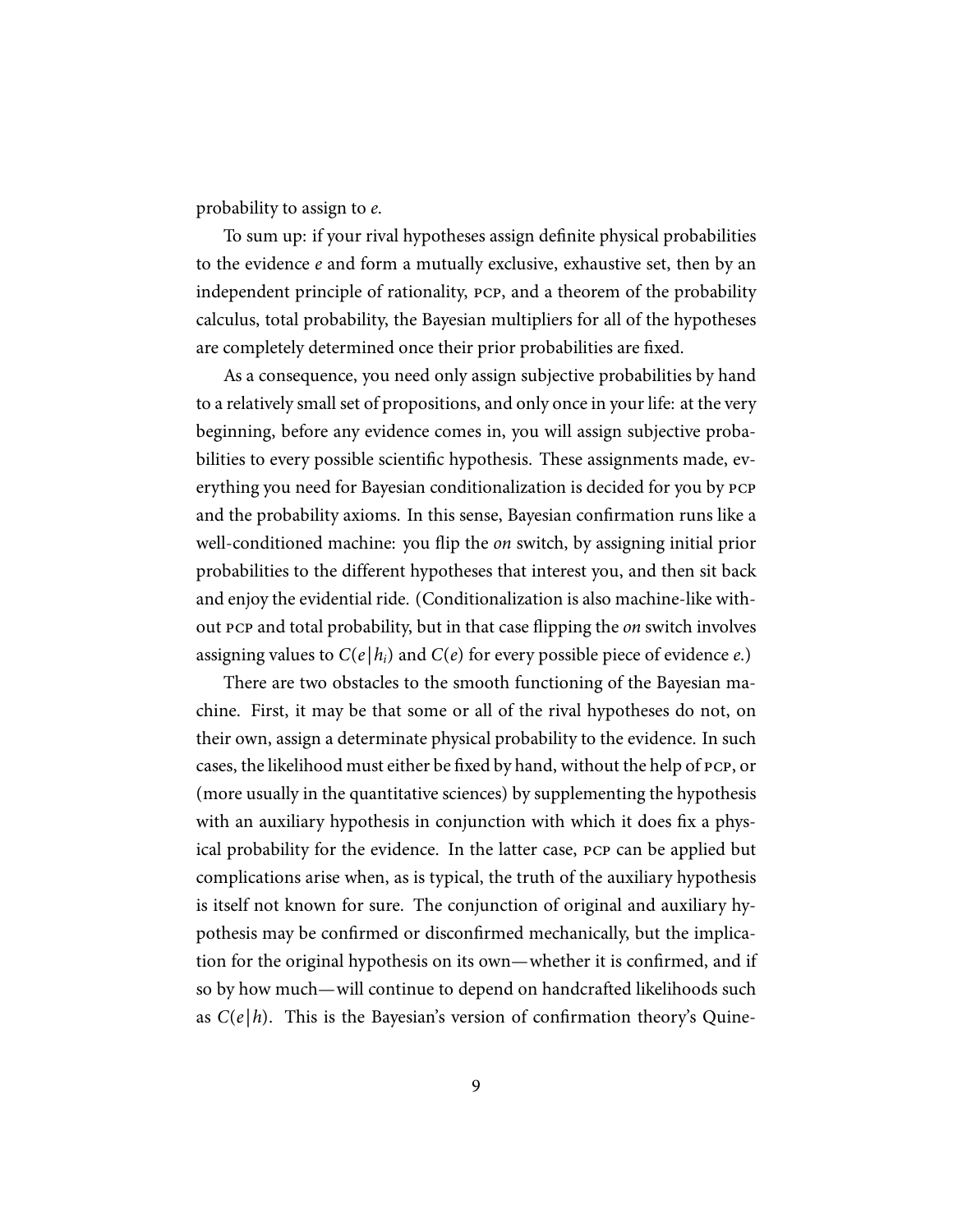Duhem problem (cross-reference). [Strevens](#page-18-2) [\(2001\)](#page-18-2) offers a partial solution to the problem. (The application of pcp will also fall through if the evidence is "inadmissible"; see the discussion of probability coordination in the entry on Probability and Chance.)

Second, even when the likelihoods are fixed mechanically, the theorem of total probability may not apply if the rival hypotheses are either not mutually exclusive or not exhaustive. Lack of exhaustiveness is the more pressing worry, as it would seem to be the norm: exhaustiveness implies that you have thought of every possible theory that predicts e to any extent—an unlikely feat. A simple fix is to include a residual hypothesis in your set to the effect that none of the other hypotheses is correct. Such a hypothesis will not, however, determine a definite physical probability for the evidence, so its likelihood, and therefore the probability for the evidence, will after all have to be fixed by hand.

## **Bayesianism and the Problem of Induction**

Does the Bayesian theory of confirmation solve the problem of induction? The case for an affirmative answer: adherence to the tenets of Bayesianism can be justified a priori (by Dutch book arguments and the like, or so some philosophers believe). And this adherence alone is sufficient to turn you into an inductive reasoner: once you have settled on priors for all the hypotheses, the Bayesian machinery tells you what sort of things to expect in the future given your experience of the past.

Suppose, for example, that you wish to predict the color of the next raven. You have various theses about raven color: all ravens are blue; ravens are green with 50% probability, otherwise black; all ravens are black, and so on. In your life to date, you have observed a number of ravens, all of them black. This evidence rules out altogether some of the raven color theses, such as the thesis that all ravens are blue. (The likelihood of the blue the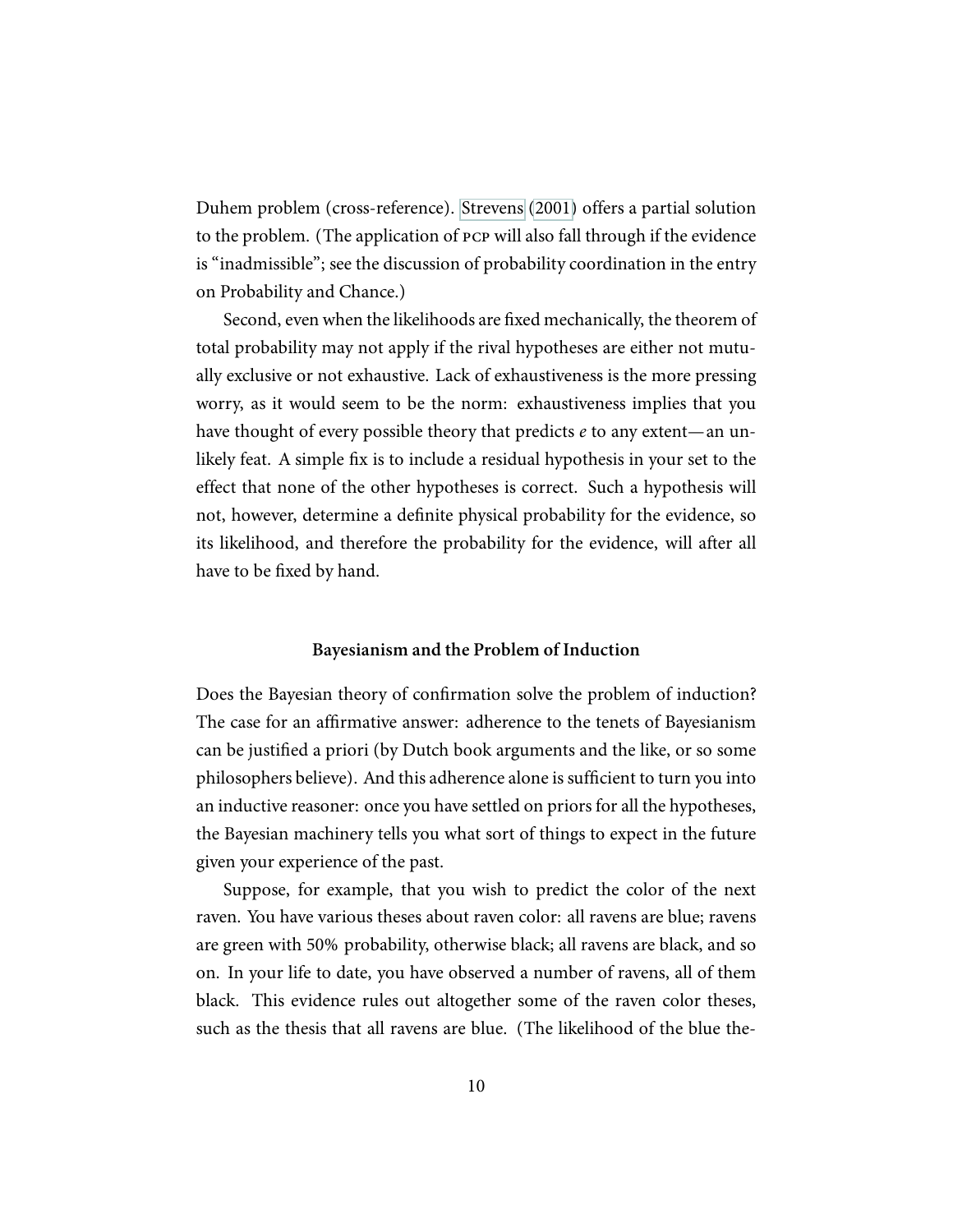sis on this evidence is zero, so the multiplier is zero: observation of a black raven therefore causes your subjective probability for the blue thesis to drop to zero.)

Other theses have their probability shifted around by the evidence in other ways. The more they probabilify the evidence, the greater their likelihoods on the evidence and so the higher their Bayesian multipliers. Observing many black ravens has the effect, then, of moving your subjective probability away from hypotheses that do not probabilify blackness and towards theses that do. As a result, the observation of many black ravens in the past increases your subjective probability that the next raven will be black. Thus you have an a priori argument—the argument for accepting Bayesianism that justifies inductive behavior.

The case for a negative answer as to whether Bayesianism solves the problem of induction can be made in two ways: by arguing that the a priori arguments for adopting the Bayesian apparatus fall through, or by arguing that Bayesianism does not, after all, underwrite inductive behavior. The second approach is the more illuminating.

Return to the ravens. The theses listed above have the uniformity of nature as a consequence: if any is true, then the future will be, with respect to raven color, like the past. Once some non-uniform theses are thrown into the mix, everything changes. Consider, for example, the following thesis, reminiscent of Goodman's grue puzzle: all ravens observed until now are black, the rest green. The Bayesian multipliers for this thesis and the thesis that all ravens are black remain the same as long as all observed ravens are black, which is to say, up until this point in time. Just as probability has been flowing to the latter hypothesis, it will have been flowing to the former. It turns out, then, that the probability flow is not only towards theses that predict blackness for future ravens, but also towards many others. Since the multipliers for these theses have been the same until now, your predictions about the color of ravens will favor blackness only if your initial prior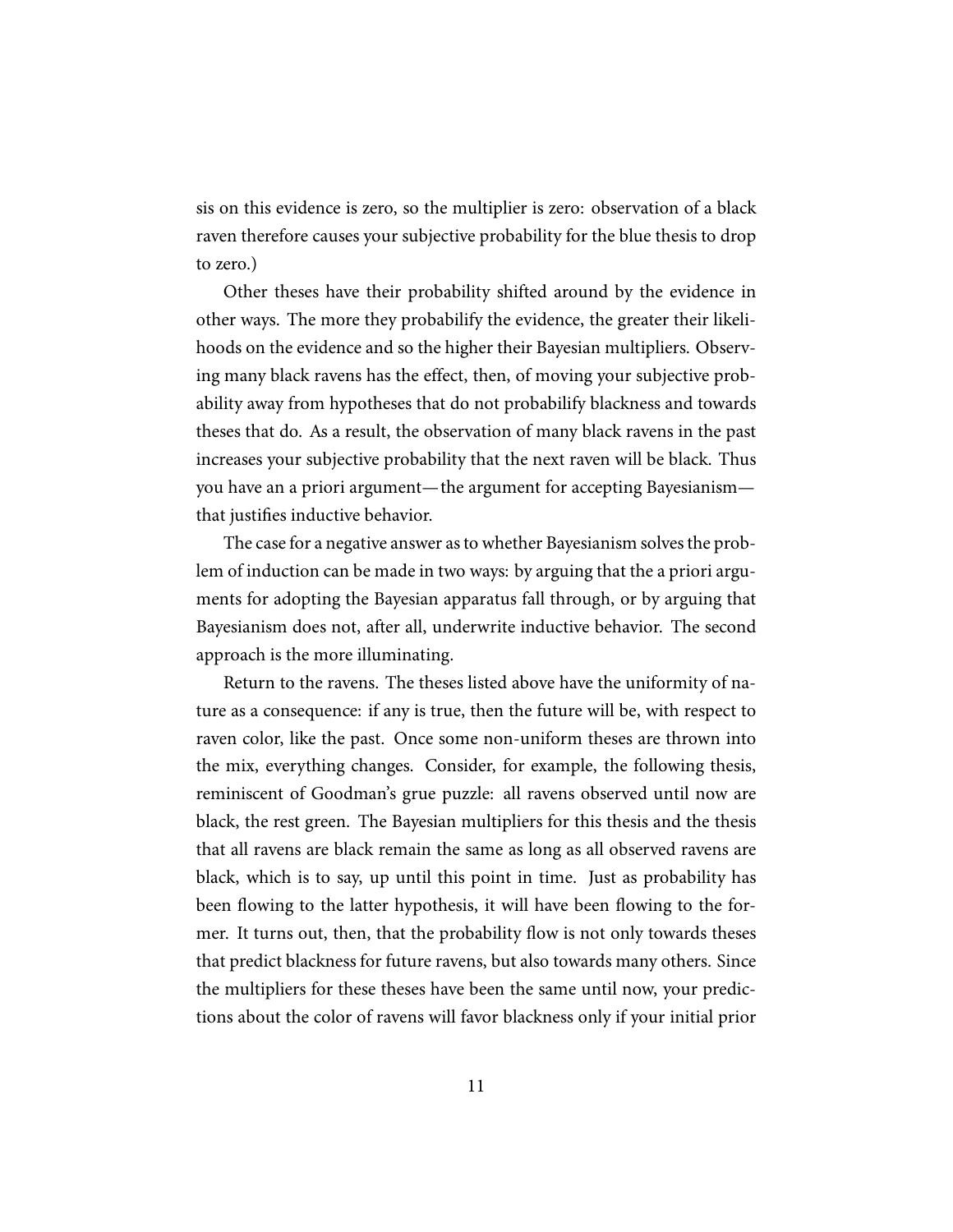probabilities—the probabilities you assigned to the different theses before any evidence came in—already favored the thesis that all ravens are black over the grue-like thesis, which is to say, only if you yourself already favored uniformity over diversity.

Many Bayesians have made their peace with Bayesianism's open-minded policy on natural uniformity. [Howson](#page-18-3) [\(2001\)](#page-18-3) argues, for example, that the Bayesian approach should not be considered so much a positive theory of confirmation—of how evidence bears on hypotheses—as a framework for implementing any theory of confirmation you like.

## **The Subjectivity of Bayesian Confirmation**

Suppose that the Bayesian machine is in good working order: you choose your prior probabilities for the rival hypotheses, and then let the evidence, in conjunction with pcp and the total probability theorem, do the rest. Even then, with your personal input limited to no more than an assessment of the initial plausibility of the rival hypotheses, there is an unsettling element of subjectivity to the process of Bayesian confirmation, which is perhaps best brought out by the following observation: two scientists who agree on the physical probabilities that a hypothesis h assigns to evidence e, and who follow PCP, so assigning the same value to the likelihood  $C(e|h)$ , may disagree on whether e confirms or disconfirms h.

To see why: *e* confirms *h* if the Bayesian multiplier is greater than one, and disconfirms it if the multiplier is less than one. The question, then, is whether  $C(e|h)$  is greater than or less than  $C(e)$ . The scientists agree on  $C(e|h)$ , but they may have different values for  $C(e)$ : a scientist who assigns higher prior probabilities to hypotheses that assign higher physical probabilities to e will have a higher value for  $C(e)$ . It is quite possible for the two scientists' priors for e to fall on either side of  $C(e|h)$ , in which case one will take  $e$  to confirm, the other to disconfirm,  $h$ .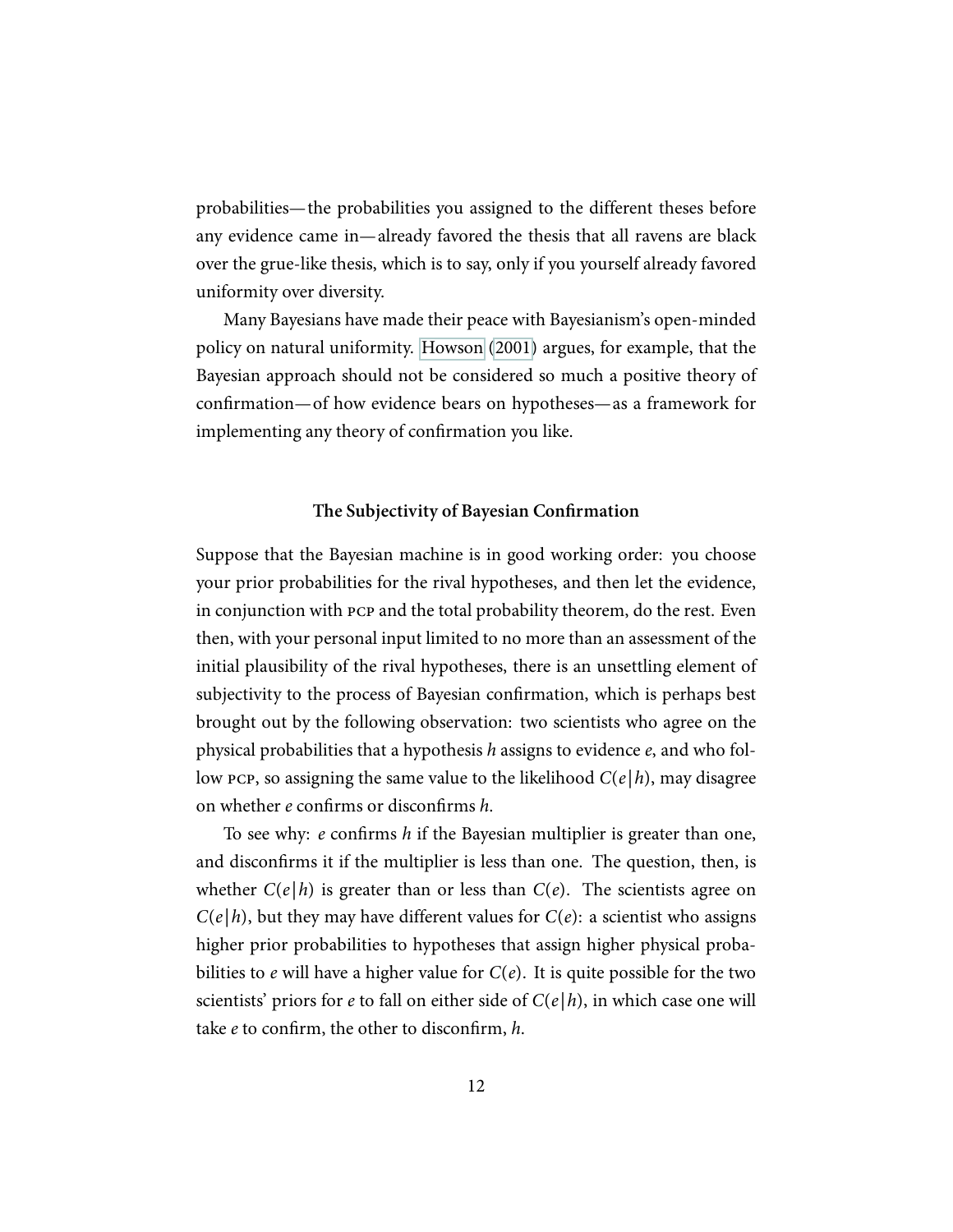A radical personalist denies that this is a problem: why should two scientists agree on the significance of the evidence when one was expecting the evidence much more than the other? In the extreme, personalism of this sort approaches the view that Bayesian confirmation theory provides no guidance at all on assessing the significance of evidence, other than by establishing a standard of consistency [\(Howson 2001\)](#page-18-3); see also the discussion of induction above.

There is some objectivity underlying Bayesianism's subjectivity, however. The two scientists above will, because they agree on the likelihoods, agree on the ordering of the Bayesian multipliers. That is, they will agree on which of any two hypotheses has the higher Bayesian multiplier, even though they may disagree on the size of the multipliers.

An important consequence of this agreement is a result about the convergence of opinion. When hypotheses assign physical probabilities to the evidence, as assumed here, it can be shown that as time goes on, the subjective probability distributions of any two scientists will with very high physical probability converge on the truth, or rather to the class of hypotheses empirically equivalent to the truth. (Even when the likelihoods are purely subjective, or at least only as objective as the probability calculus requires, a convergence result, albeit more limited, can be proved.)

Many Bayesians regard this convergence as ameliorating, in every important way, the subjective aspect of Bayesianism, since any disagreements among Bayesian scientists are ephemeral, while agreement lasts forever. Indeed, that Bayesianism makes some, but not too much, room for scientific dissent may not unreasonably be seen as an advantage, in both a descriptive and a prescriptive light.

Now consider a contrary view: while dissent has its place in science, it has no place in scientific inference. It is fine for scientists to disagree, at least for a time, on the plausibility of various hypotheses, but it is not at all fine that they disagree on the impact of the evidence on the hypotheses—agreement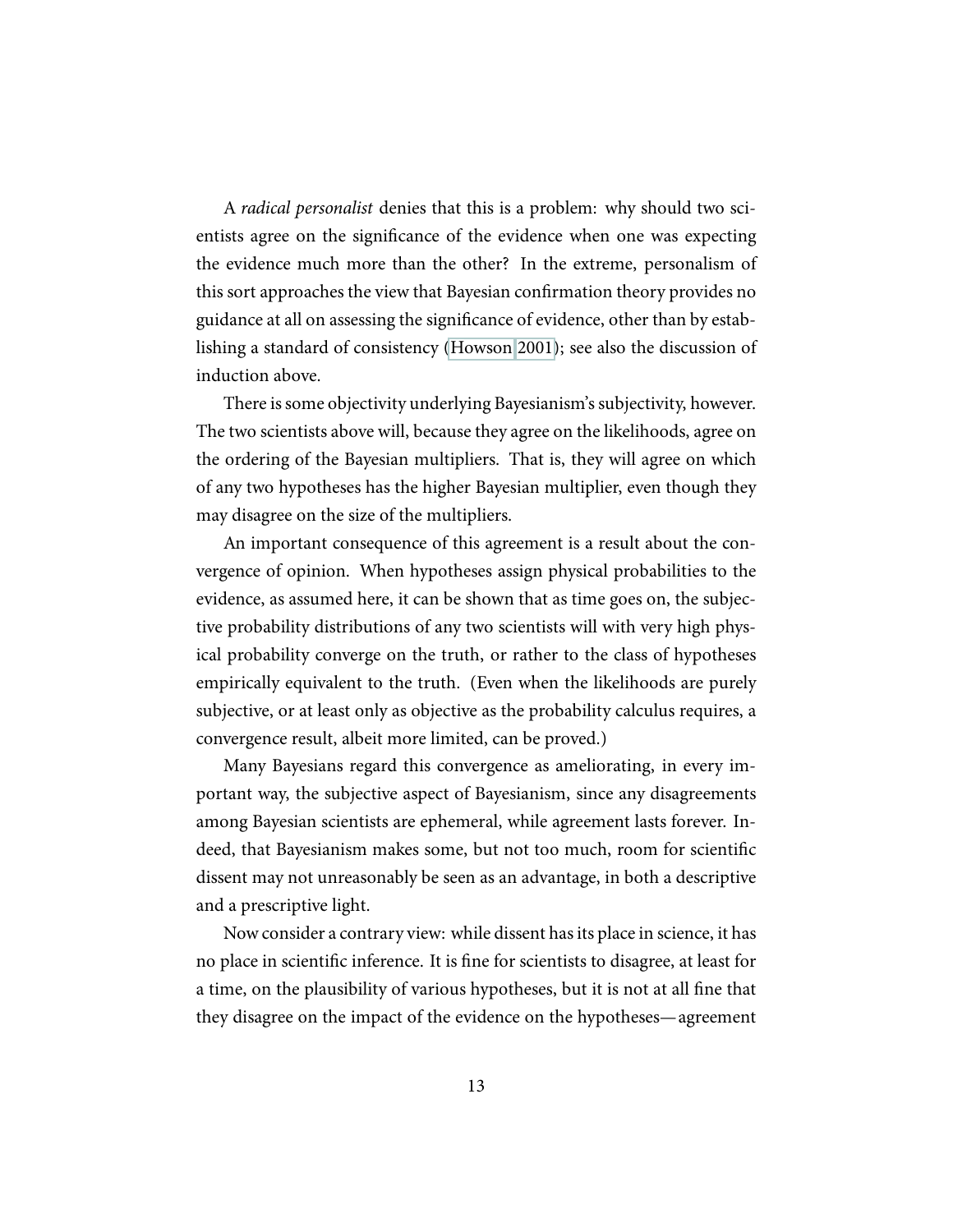on the import of the evidence being the sine qua non of science. In Bayesian terms, scientists may disagree on the priors for the rival hypotheses, but they had better not disagree on the Bayesian multipliers. But this is, for a Bayesian, impossible: the priors help to determine the multipliers. The usual conclusion is that there is no acceptable Bayesian theory of confirmation.

A less usual conclusion is that Bayesianism is still viable, but only if some further principle of rationality is used to constrain the prior probabilities in such a way as to determine uniquely correct values for the Bayesian multipliers. This is objectivist Bayesianism. Just as pcp is used to determine definite, objective values for the likelihoods, the objectivists suggest, so another rule might be used to determine definite, objective values for the prior probabilities of the hypotheses themselves, that is, for the subjective probabilities  $C(h)$ .

What principle of rationality could possibly tell you, before you have any empirical evidence whatsoever, exactly how plausible you ought to find some given scientific hypothesis? Objectivists look to the principle of indifference for the answer. That principle, discussed more fully in the entry on Probability and Chance, is in one of its guises intended to specify a unique probability distribution over a set of propositions, such as hypotheses, that reflects complete ignorance as to which of the set is true. Thus the very fact that you have no evidence is itself taken to commit you to a particular assignment of prior probabilities—typically, a probability distribution that is uniform in some sense [\(Jaynes 1983\)](#page-18-4).

The objectivist envisages all Bayesian reasoners marching in lock-step: they start with precisely the same priors; they apply (thanks to pcp and total probability) precisely the same Bayesian multipliers; thus, they have the same subjective probabilities at all times for everything.

There are various powerful objections to the most general forms of the principle of indifference. Even its most enthusiastic supporters would shy away from claiming that it determines a uniquely correct prior for absolutely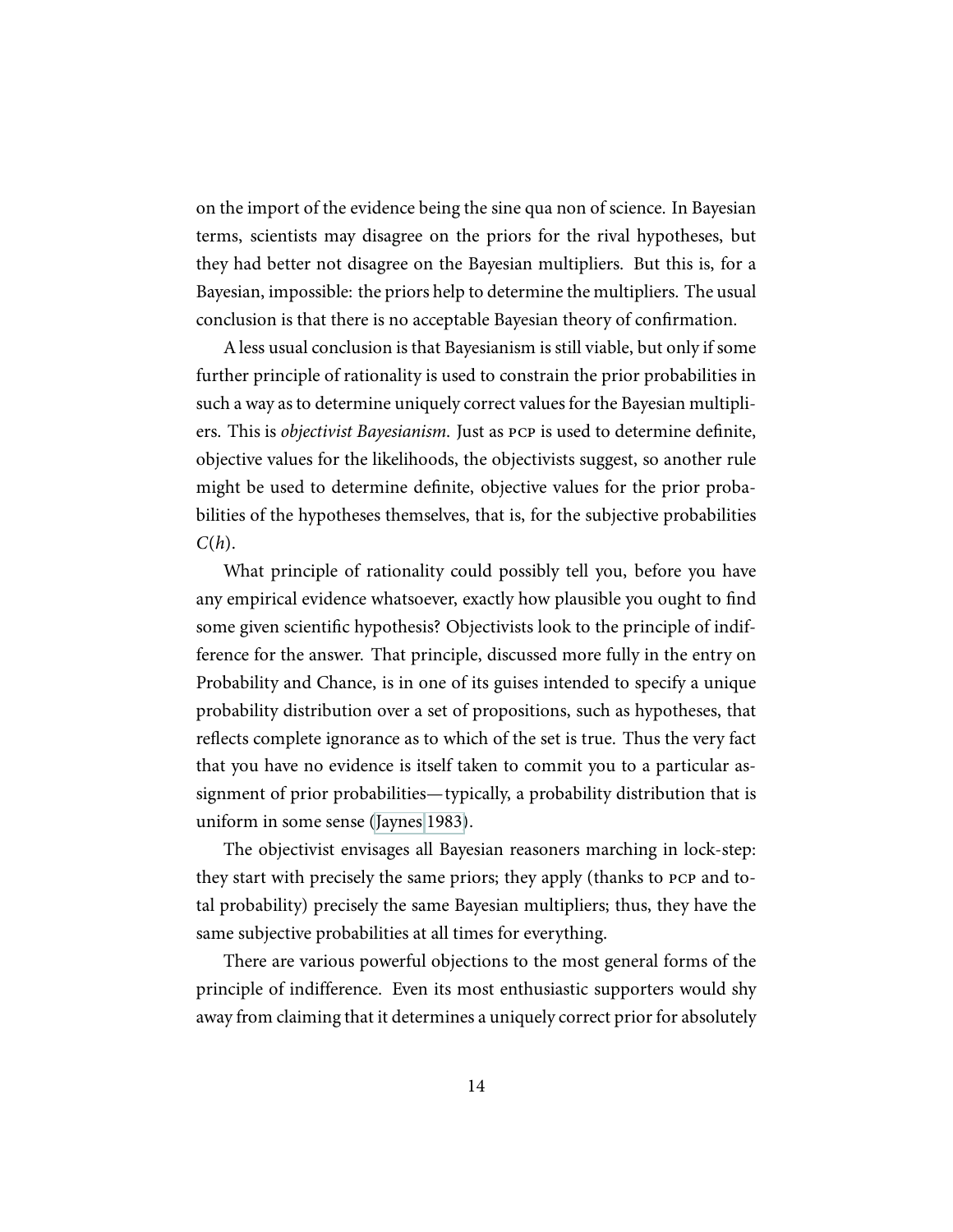any scientific hypothesis. Thus the lock-step picture of Bayesian inference is offered more as an ideal than as a realistic prospect. To be a modern objectivist is to argue that parts of science, at least, ought to come close to realizing the ideal.

# **The Problem of Old Evidence**

Among the many achievements of Newton's theory of gravitation was its prediction of the tides and their relation to the lunar orbit. Presumably, the success of this prediction confirmed Newton's theory, or in Bayesian terms, the observable facts about the tides e raised the probability of Newton's theory h.

But the Bayesian, it turns out, can make no such claim. Because the facts about the tides were already known when Newton's theory was formulated, the probability for e was equal to one. It follows immediately that both  $C(e)$  and  $C(e|h)$  are equal to one (the latter for any choice of h). But then the Bayesian multiplier is also one, so Newton's theory does not receive any probability boost from its prediction of the tides. As either a description of actual scientific practice, or a prescription for ideal scientific practice, this is surely wrong.

The problem generalizes to any case of "old evidence": if the evidence e is received before a hypothesis h is formulated, then  $e$  is incapable of boosting the probability of h by way of conditionalization [\(Glymour 1980,](#page-18-5) chap. 4). As is often remarked, the problem of old evidence might just as well be called the problem of new theories, since there would be no difficulty if there were no new theories, that is, if all theories were on the table before the evidence began to arrive. Whatever you call it, the problem is now considered by most Bayesians to be in urgent need of a solution. A number of approaches have been suggested, none of them entirely satisfactory.

A recap of the problem: if a new theory is discovered midway through an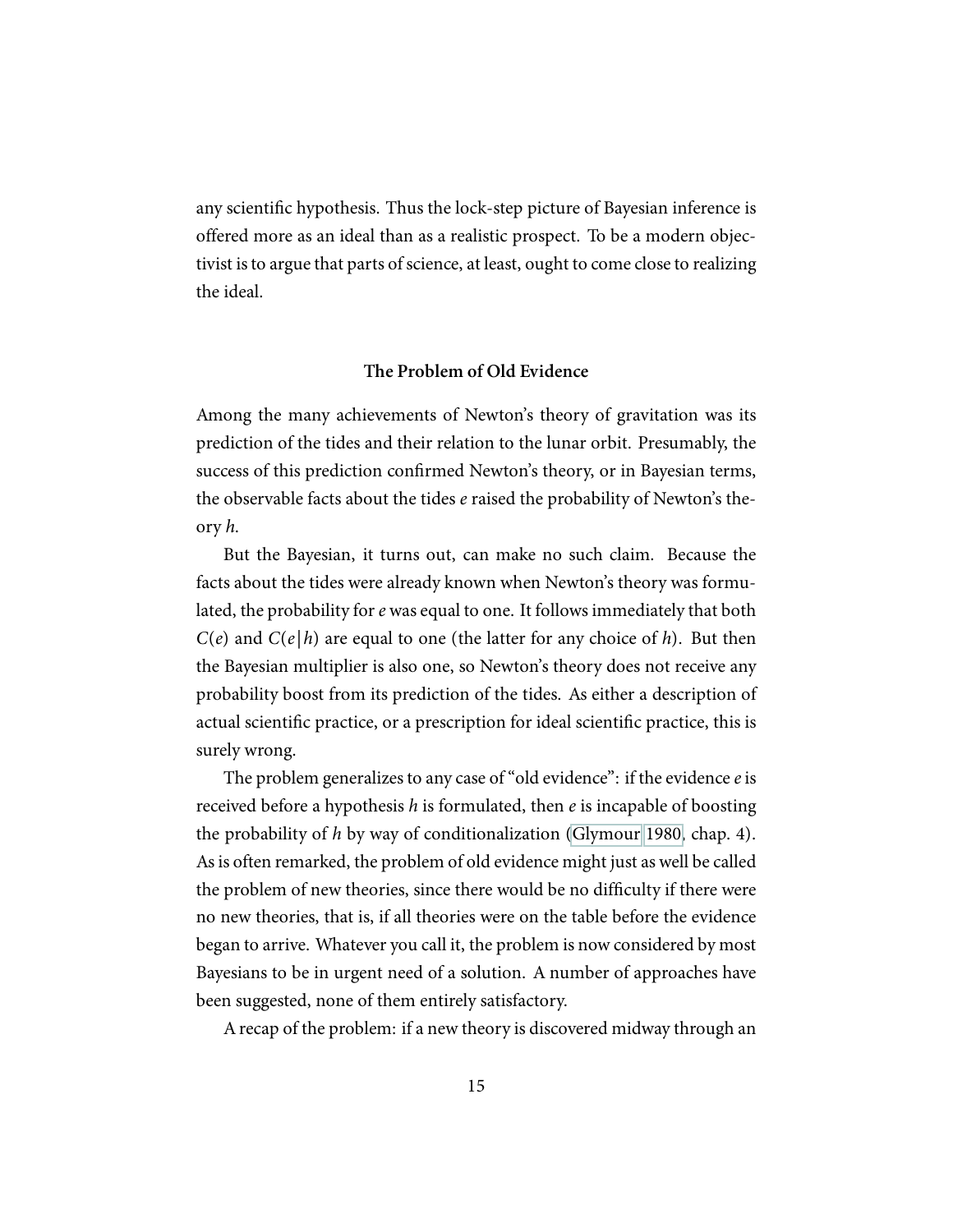inquiry, a prior must be assigned to that theory. You would think that, having assigned a prior on non-empirical grounds, you would then proceed to conditionalize on all the evidence received up until that point. But because old evidence has probability one, such conditionalization will have no effect. The Bayesian machinery is silent on the significance of the old evidence for the new theory.

The first and most conservative solution to the problem is to take the old evidence into account in setting your prior for the new theory. In doing this, you are entirely on your own: you cannot use conditionalization or any other aspect of the Bayesian apparatus to weigh the evidence in a principled way. But, because you are free to choose whatever prior you like, you are free to do so in part on the basis of the old evidence.

A second solution requires a radical revision of Bayesian conditionalization, so as to allow conditionalization using not the actual probability of the old evidence, but a (now) counterfactual probability such as your prior for the evidence immediately before you learned it. This provides a natural way to use conditionalization to weigh the old evidence, but the difficulties involved in choosing an appropriate counterfactual prior and in justifying conditionalization on the false prior, rather than the actual prior, have not unreasonably scared most Bayesians away.

The third and perhaps most popular solution suggests that, although conditionalization on old evidence  $e$  has no effect on the prior probability of a new theory h, conditionalizing on the fact that h predicts  $e$  (for simplicity's sake, assume that it entails e) may have an effect. The idea: until you formulate h, you do not know that it entails  $e$ . Once h is formulated and assigned a prior, you may conditionalize on the fact of the entailment; learning that h entails e will have much the same impact on the probability of  $h$ , it is supposed, as learning e would have had if it were not already known.

There are two difficulties with this suggestion. The first is that facts about entailment (either of  $e$  itself, or of a physical probability for  $e$ ) are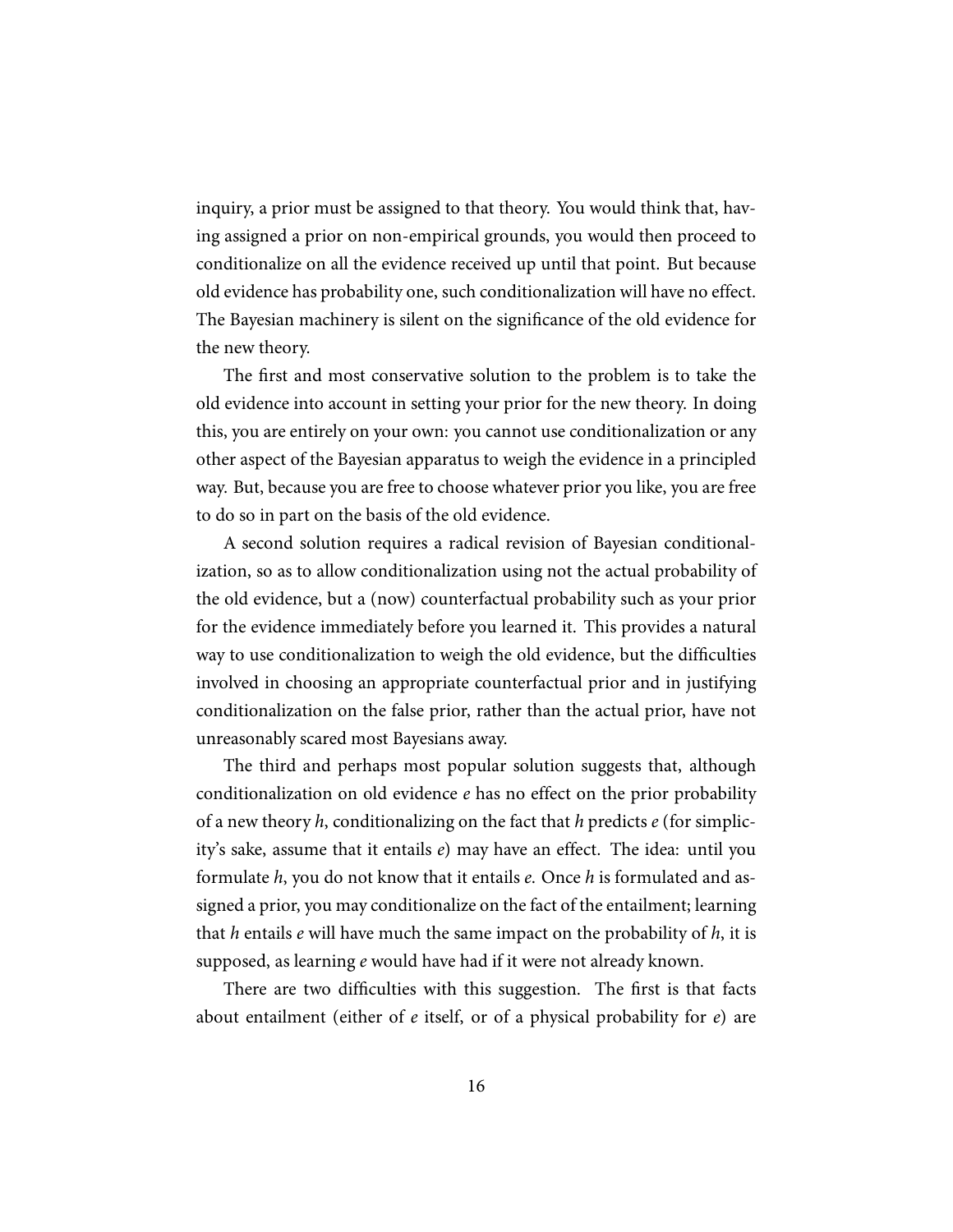logical truths, which ought according to the probability calculus to be assigned probability one at all times—making the logical facts as "old" as the evidence itself. Proponents of the present approach to old evidence argue not unreasonably that a sophisticated Bayesianism ought to allow for logical learning, so that it is the requirement that subjective probabilities conform to the probability calculus in every respect that is at fault here, for imposing an unreasonably strict demand on flesh and blood inquirers.

The second (and related) difficulty is that the theory of conditionalization on logical facts is not nearly so nicely developed as the theory of orthodox Bayesian conditionalization. A case can be made that conditionalizing on  $h$ 's entailment of old evidence will increase the probability of  $h$ , but the details are complicated and controversial. See [Earman](#page-18-6) [\(1992\)](#page-18-6) for further discussion.

#### **Bayesianism Accessorized**

Two notable additions to the Bayesian apparatus are ever under consideration.

First is a theory of acceptance, that is, a theory that dictates, given your subjective probabilities, which hypotheses you ought to "accept". Conventional Bayesianism has no need of acceptance: your subjective probabilities are taken to exhaust your epistemic attitudes to the hypotheses, and also to determine, along with your preferences in the usual decision-theoretical way, the practical significance of these attitudes.

Some philosophers argue that there is, nevertheless, work for a notion of acceptance to do, and hold either a simple view on which hypotheses with high subjective probability are to be accepted, or a more sophisticated view on which not only probability but the consequences for science, good and bad, of acceptance must be taken into account [\(Levi 1967\)](#page-18-7).

Second is a theory of confirmational relevance, that is, a theory that dic-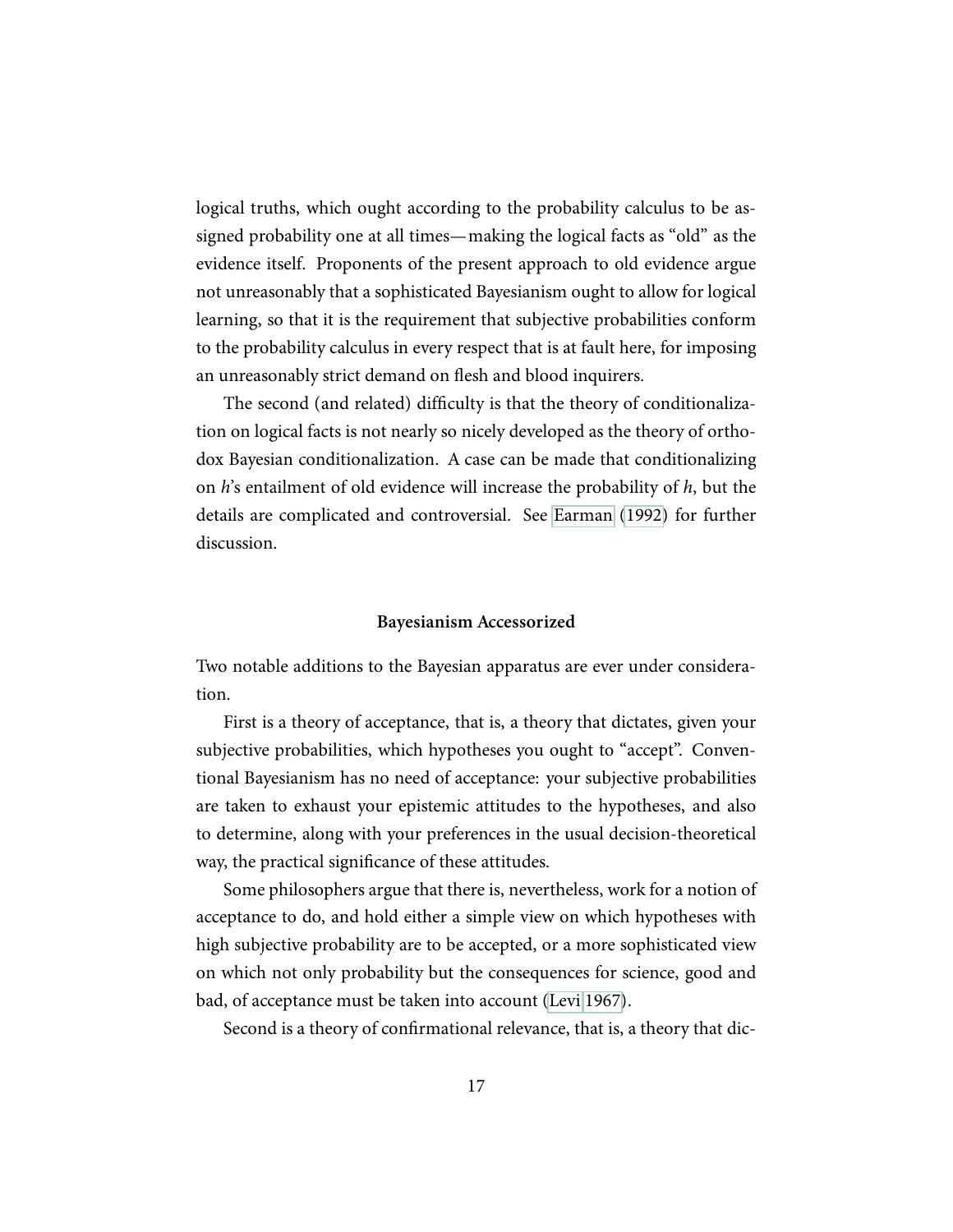tates, given your subjective probabilities, to what degree a given piece of evidence confirms a given hypothesis. Conventional Bayesianism has no need of confirmational relevance: your subjective probabilities are taken to exhaust your epistemic attitudes to the hypotheses, and so the dynamics of confirmation are exhausted by the facts about the way in which the subjective probabilities change, which are themselves fully determined, through conditionalization, by the values of the subjective probabilities themselves. Nothing is added to the dynamics of probability change—nothing could be added—by finding a standard by which to judge whether certain evidence has a "large" or "small" impact on the hypotheses; however you talk about probability change, it is the change that it is. (A truly pure-hearted Bayesian need not even define *confirms* and *disconfirms*.)

Many different measures of relevance have, nevertheless, been proposed [\(Fitelson 1999\)](#page-18-8). The simple difference measure equates the relevance of e to h with the difference between the prior and posterior probabilities of h after conditionalization on e, or equivalently, with  $C(h|e) - C(h)$ . The likelihood *measure* equates the relevance of e to h with  $C(e|h)/C(e|\neg h)$ . It should be noted that all popular Bayesian measures render relevance relative to background knowledge.

There is no doubt that scientists sometimes talk about accepting theories and about the strength of the evidence—and that they do not talk much about subjective probability. The degree to which you see this as a problem for unadorned Bayesian confirmation theory itself measures, perhaps, your position on the spectrum between prescriptive and descriptive.